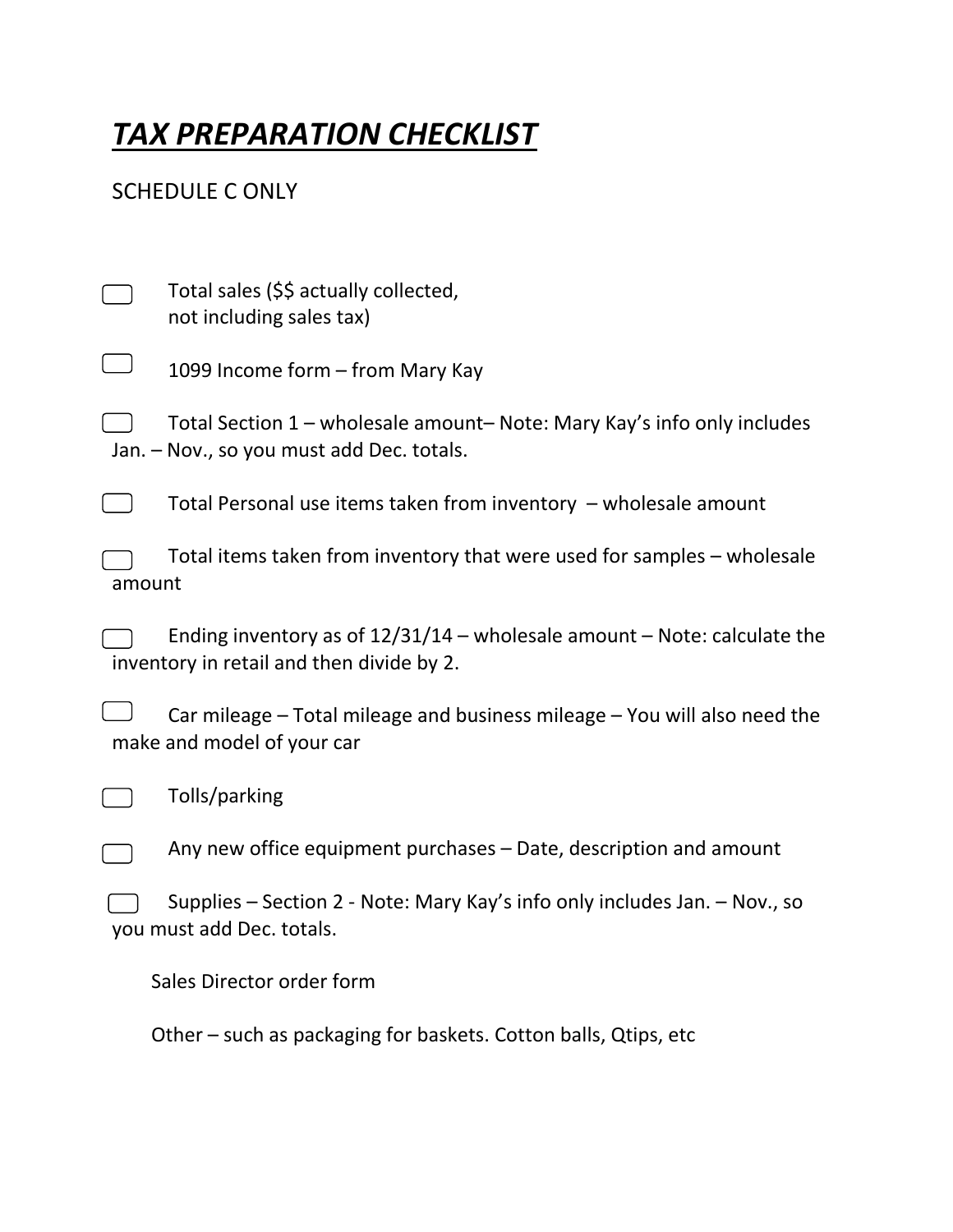| Travel - Airfare<br>Hotel<br>Bus/Cab<br><b>Tips</b>                                                       |
|-----------------------------------------------------------------------------------------------------------|
| Meals $+$ tips                                                                                            |
| Cell Phone                                                                                                |
| Internet                                                                                                  |
| Lead events                                                                                               |
| Training media                                                                                            |
| Newsletter service                                                                                        |
| Prizes                                                                                                    |
| <b>Conference Registrations</b>                                                                           |
| Meeting room rentals                                                                                      |
| Meeting Costs (Area & Director)                                                                           |
| Propay                                                                                                    |
| Total shipping charges - Note: Mary Kay's info only includes Jan. - Nov., so<br>you must add Dec. totals. |
| Administrative services                                                                                   |

Office expenses – such as postage, printer ink,etc.

 $\Box$